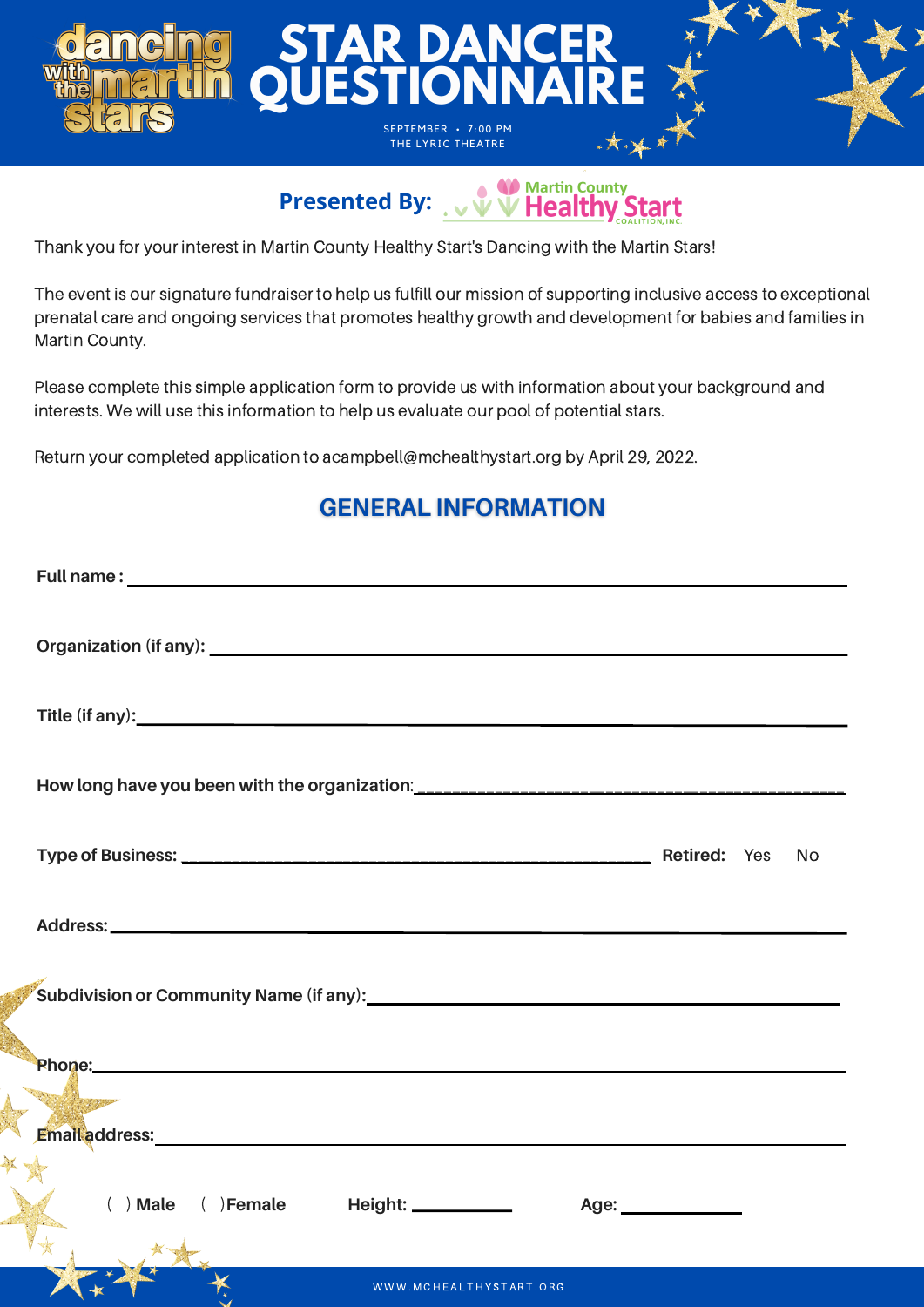

#### **COMMUNITY INFORMATION**

**Are you currently involved with Martin County Healthy Start Coalition? ( ) Yes ( ) No ( ) Previously**

**If yes (or previously, in what capacity?**

**Please list all non-profit organizations in which you have been involved in the last three (3) years,**  $\bullet$ **including the type of involvement. Feel free to attach additional pages if desired.**

**Organization Name: Time Period: Type of Involvement:** Example:ABC Center 2020 -present Board member and Gala Co-Chair

#### **DANCE EXPERIENCE**

**Have you had previous dance experience? ( ) Yes ( ) No**

**If so, how many years? What type of dance?**

- **If you have had previous dance experience, please check all that apply:**
	- **( ) Dance lessons (currently)**
	- **( ) Dance lessons (1-5 years ago)**
	- **( ) Dance lessons more than 5 years ago**
	- **( ) Dance recreationally 1 or more times per week**
	- **( ) Dance recreationally 1 or more times per month**

**Please Describe:**

WWW.MCHEALTHYSTART.ORG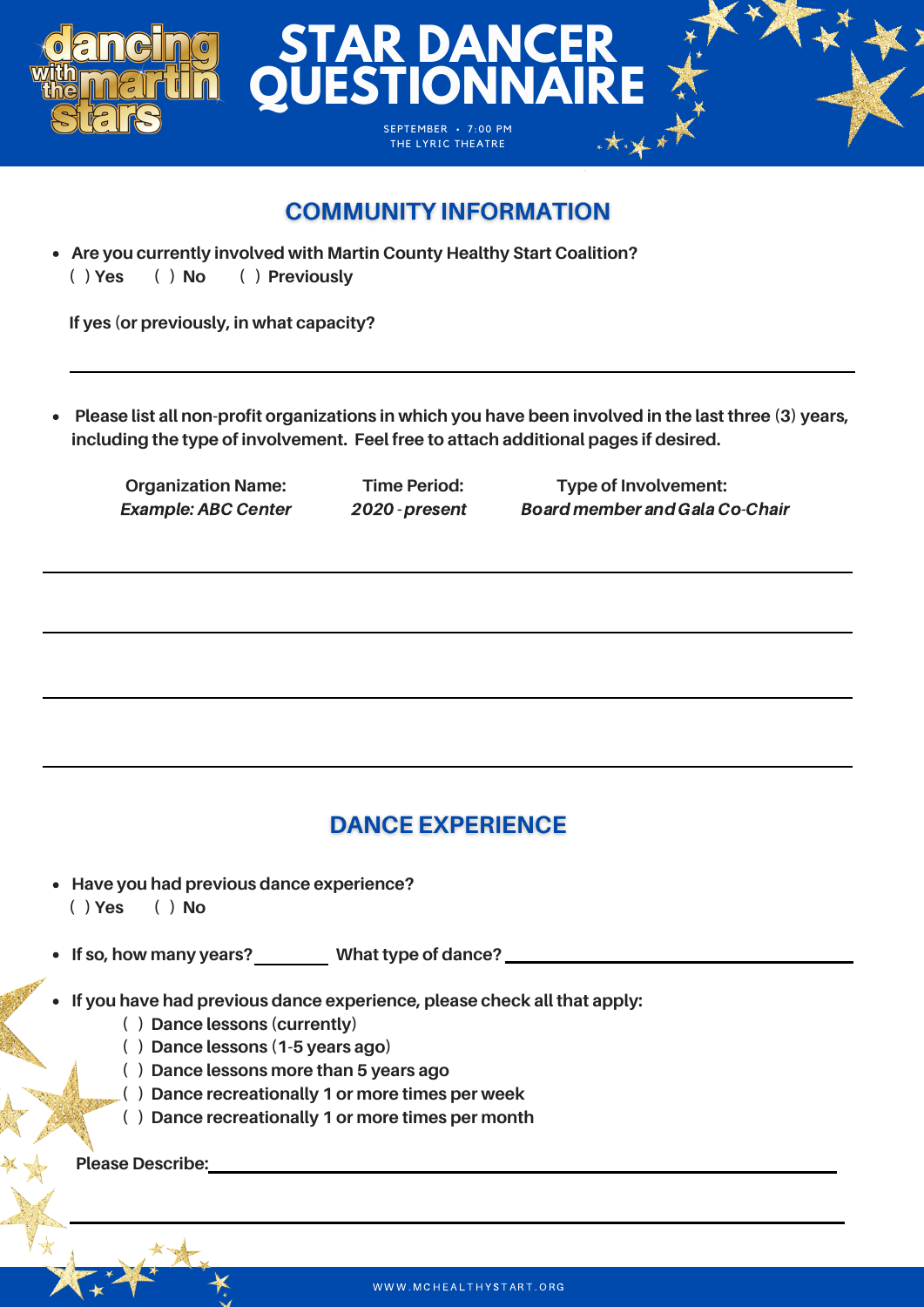#### **DANCE PREFERENCE**

**STAR DANCER**

**QUESTIONNAIRE**

SEPTEMBER · 7:00 PM THE LYRIC THEATRE

- **If you had your choice, which dance style would you be interested in performing? Check all that apply**
	- **( ) Argentine ( ) Jitterbug ( ) Samba**
	- **( ) Ballroom ( ) Mambo ( ) Swing**
	- **( ) Calypso ( ) Merengue ( ) other**
	-
	- **( ) Cha Cha ( ) Rumba ( ) other**
- 
- -
- 
- 
- **( ) Charleston ( ) Salsa**

**Dancers who compete in Dancing with the Martin Stars are judged on a combination of their dance performance as well as their fundraising abilities. Please provide us with some additional information on these two elements.**

**If selected, will you be able to commit to attending regular dance practices with an assigned professional dance partner (at a mutually agreed upon time) over a 5 month period from May-September 2022?**

**( ) Yes ( ) No**

| If no, please explain: |  |  |
|------------------------|--|--|
|                        |  |  |

- What fundraising level do you expect you will be able to set as your goal and realistically be able **to achieve?**
	- **( ) \$5,000-\$9,999**
	- **( ) \$10,000-\$14,999**
	- **( ) \$15,000-\$19,999**
	- **( ) \$25,000 or more**
- **Please explain briefly, why you believe this to be a realistic fundraising goal.**  $\bullet$